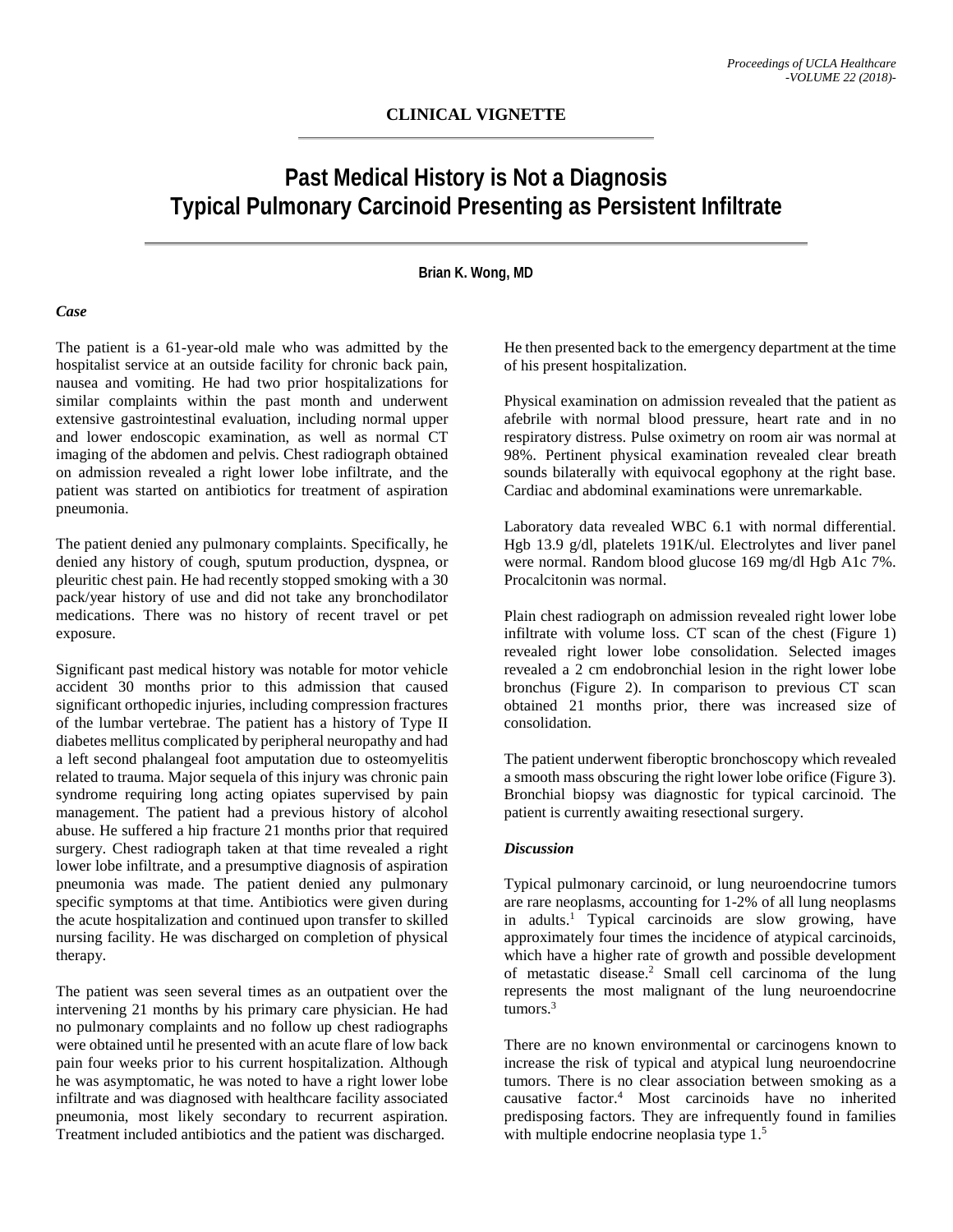The most common symptoms in a patient with lung neuroendocrine tumors are due to their higher incidence of central location.6 Cough, wheezing or recurrent pneumonias due to bronchial obstruction are often treated with multiple courses of antibiotics like our patient, or with oral corticosteroids and bronchodilators, which frequently causes a significant delay in diagnosis.<sup>7</sup> However, up to 25% of patients are asymptomatic at time of diagnosis.8

Due to the findings that about 75% of lung neuroendocrine tumors are centrally located, bronchoscopy with biopsy with extremely useful in making a diagnosis. <sup>8</sup> Cytology of sputum and bronchial brushings are lower yield due to the intact bronchial mucosa overlying the neuroendocrine tumor.<sup>9</sup> Bronchial biopsies were previously associated with significant bleeding in older studies, <sup>10</sup> but more recent data suggest the incidence is much lower. $11$ 

Surgery offers the highest chance of cure. For typical carcinoid, lung sparing techniques such as sleeve resection are considered safe and appropriate.<sup>12</sup> For atypical or poorly differentiated tumors formal lobectomy or pneumonectomy is recommended.13

Our patient illustrates the need for thorough and consistent physician handoff during the multiple care site transitions in today's health care system.14 Inadequate review of prior hospitalizations and radiographic studies, with multiple hospitalists involved in serial admissions with protocol driven therapy caused significant delay in diagnosis and appropriate therapy. Lack of face to face verbal communication from hospitalist to primary care in follow up to ensure radiographic resolution of the patient's infiltrate was also a factor.15

### *Figures*







### **REFERENCES**

- 1. **Hauso O, Gustafsson BI, Kidd M, Waldum HL, Drozdov I, Chan AK, Modlin IM**. Neuroendocrine tumor epidemiology: contrasting Norway and North America. *Cancer*. 2008 Nov 15;113(10):2655-64. doi: 10.1002/cncr.23883. PubMed PMID: 18853416.
- 2. **Fink G, Krelbaum T, Yellin A, Bendayan D, Saute M, Glazer M, Kramer MR**. Pulmonary carcinoid: presentation, diagnosis, and outcome in 142 cases in Israel and review of 640 cases from the literature. *Chest*. 2001 Jun;119(6):1647-51. Review. PubMed PMID: 11399686.
- 3. **Warren WH, Gould VE, Faber LP, Kittle CF, Memoli VA**. Neuroendocrine neoplasms of the bronchopulmonary tract. A classification of the spectrum of carcinoid to small cell carcinoma and intervening variants. *J Thorac Cardiovasc Surg*. 1985 Jun;89(6):819-25. PubMed PMID: 2582209.
- 4. **Froudarakis M, Fournel P, Burgard G, Bouros D, Boucheron S, Siafakas NM, Emonot A**. Bronchial carcinoids. A review of 22 cases. *Oncology*. 1996 Mar-Apr;53(2):153-8. PubMed PMID: 8604242.
- 5. **Oliveira AM, Tazelaar HD, Wentzlaff KA, Kosugi NS, Hai N, Benson A, Miller DL, Yang P**. Familial pulmonary carcinoid tumors. *Cancer*. 2001 Jun 1;91(11):2104-9. PubMed PMID: 11391591.